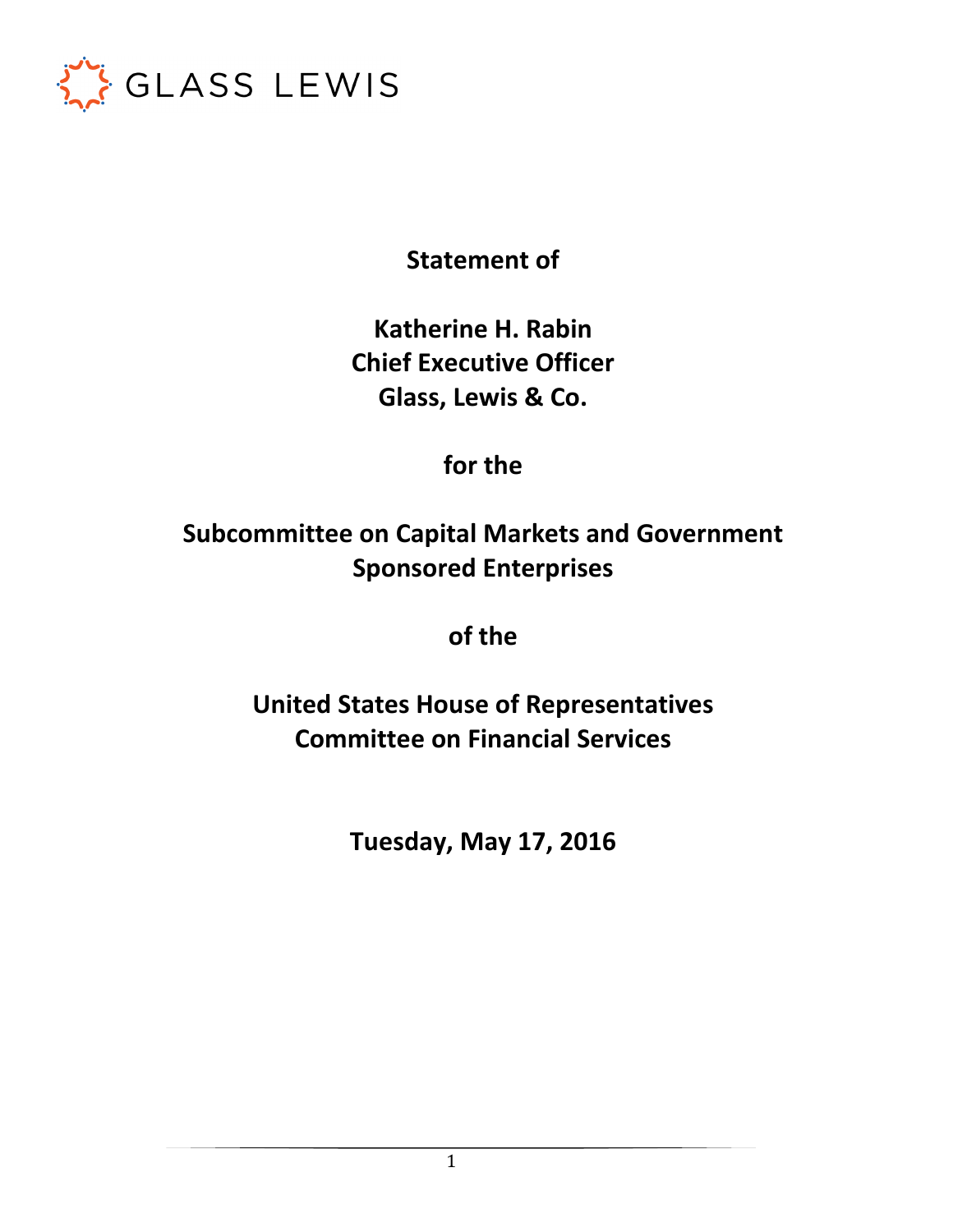

## **Dear Mr. Chairman Garrett, Ranking Member Maloney and members of the Capital Markets and Government Sponsored Enterprises Subcommittee:**

We have reviewed the draft bill sponsored by Reps. Sean Duffy (R., Wis.) and John Carney (D., Del.), which would result in the enactment of the "Proxy Advisory Firm Reform Act of 2016", and we appreciate the opportunity to provide you with our views on the draft bill, as well as additional information on Glass Lewis and the proxy advisory industry that we believe will be useful to you in this process.

Founded in 2003, Glass Lewis is a leading independent governance services firm that provides proxy voting research, recommendations and custom research and voting services to more than 1,200 institutional investor clients globally. While, for the most part, investor clients use Glass Lewis' research to help them make proxy voting decisions, they also use Glass Lewis research when engaging with companies before and after shareholder meetings. Through Glass Lewis' Web-based vote management system, Viewpoint, Glass Lewis also provides institutional investor clients with the means to receive, reconcile and vote ballots according to custom voting guidelines and record-keep, audit, report and disclose their proxy votes. Based in San Francisco, California, Glass Lewis is a portfolio company of the Ontario Teachers' Pension Plan Board ("OTPP") and Alberta Investment Management Corp. ("AIMCo") with 350+ employees located in San Francisco; New York; Limerick, Ireland; Sydney, Australia; and Karlsruhe, Germany.

Glass Lewis' clients range in size from investors with a few million dollars in assets under management ("AUM") to those with several trillion dollars US in AUM. These clients seek advice on as few as 20 companies a year in a single market to several thousand equities spanning the globe.

In addition to investors, Glass Lewis also sells research reports to public companies and their advisors, such as law firms, consultants and proxy solicitors. Corporate issuers can acquire research reports on their companies directly from Glass Lewis or via Equilar, a provider of executive compensation data. However, all clients of all types – investor, issuer and advisor – get access to Glass Lewis research at the same time, upon publication.

In Glass Lewis' experience, among institutional investors of all types (pension funds, mutual funds, asset managers and hedge funds), the propensity for robust voting and engagement programs has increased dramatically over the past decade. This trend is not particular to those with activist or active-investing strategies. Moreover, investors of all types and strategies are increasingly tapping their proxy advisor for customized research and voting services. Indeed, the majority of Glass Lewis' clients vote according to a custom policy rather than relying exclusively on recommendations developed based on the Glass Lewis policy.

Given the expertise, relationships and investment of time and resources required to constructively engage with issuers, especially for investors with global investments who want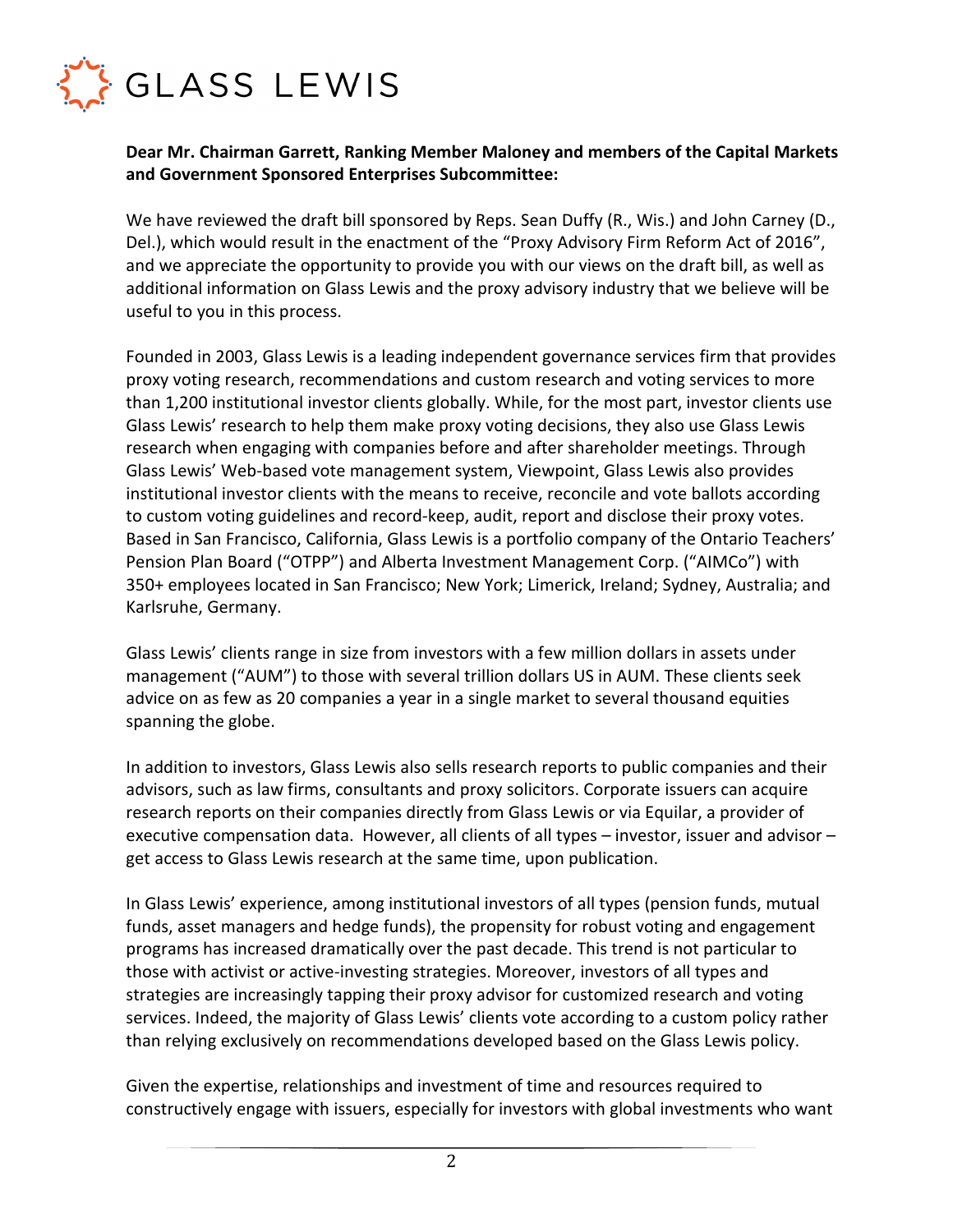

to exercise their ownership rights across all holdings, it is in the best interest of investors and their beneficiaries for investors to make use of the services offered by proxy advisors to complement their own research. Proxy advisors ultimately help clients manage voting responsibilities in an accurate, timely and efficient manner.

#### **General Comments Regarding the Proposed "Proxy Advisory Reform Act of 2016"**

While institutional investors may use proxy advisor research and recommendations in their decision-making processes, Glass Lewis is neither an investment research firm nor does the firm have the authority to make voting decisions on clients' behalf.

Providing corporate governance services to institutional investors is Glass Lewis' core business. We do not offer consulting services to corporate issuers, directors, dissident shareholders or shareholder proposal proponents. When an issuer or a shareholder proponent purchases a report from Glass Lewis, the existence of a potential conflict is noted prominently on the front page of the report and a specific description of the purchase is specifically noted in the reports appendix. Detailed information on policies and procedures intended to ensure the independence of Glass Lewis' research and analysis, as well as information regarding Glass Lewis engagement policies and market-by-market policies and methodologies for evaluating companies, are publicly available at www.glasslewis.com.

Institutional investors have a fiduciary responsibility to vote proxies in a manner that is in the best interests of their beneficiaries. Availing themselves of qualified advisors – such as Glass Lewis – whose interests are aligned with those of their institutional investor clients to help fulfill this responsibility is prudent and by no means undermines an owner's prerogatives.

Glass Lewis agrees with the aims of the proposed bill in "fostering accountability, transparency, responsiveness, and competition in the proxy advisory firm industry." In fact, over the past five years, Glass Lewis has actively engaged with regulators, investors, issuers and other market stakeholders regarding the role of proxy advisors to that end. (Information on Glass Lewis' engagement policies is available in the Glass Lewis Issuer Engagement Portal at http://www.glasslewis.com/issuer-overview/.) Moreover, Glass Lewis already meets or exceeds many of the requirements included in the proposed bill, particularly with regard to transparency, conflict management and the adoption of a code of ethics. However, we believe certain assumptions underlying the draft bill are outdated and based on erroneous information. Specifically, there are certain provisions of the proposed legislation that we believe would cause a severe negative impact and detrimental consequences not only on proxy advisors and their investor clients but on the capital markets as a whole.

Specifically, Section 4(h) of the draft bill proposes to require that a registered proxy advisory firm (a) have staff sufficient to produce "accurate and reliable proxy voting recommendations," (b) have procedures permitting companies to have access to their proxy voting recommendations in draft form and to comment on them before publication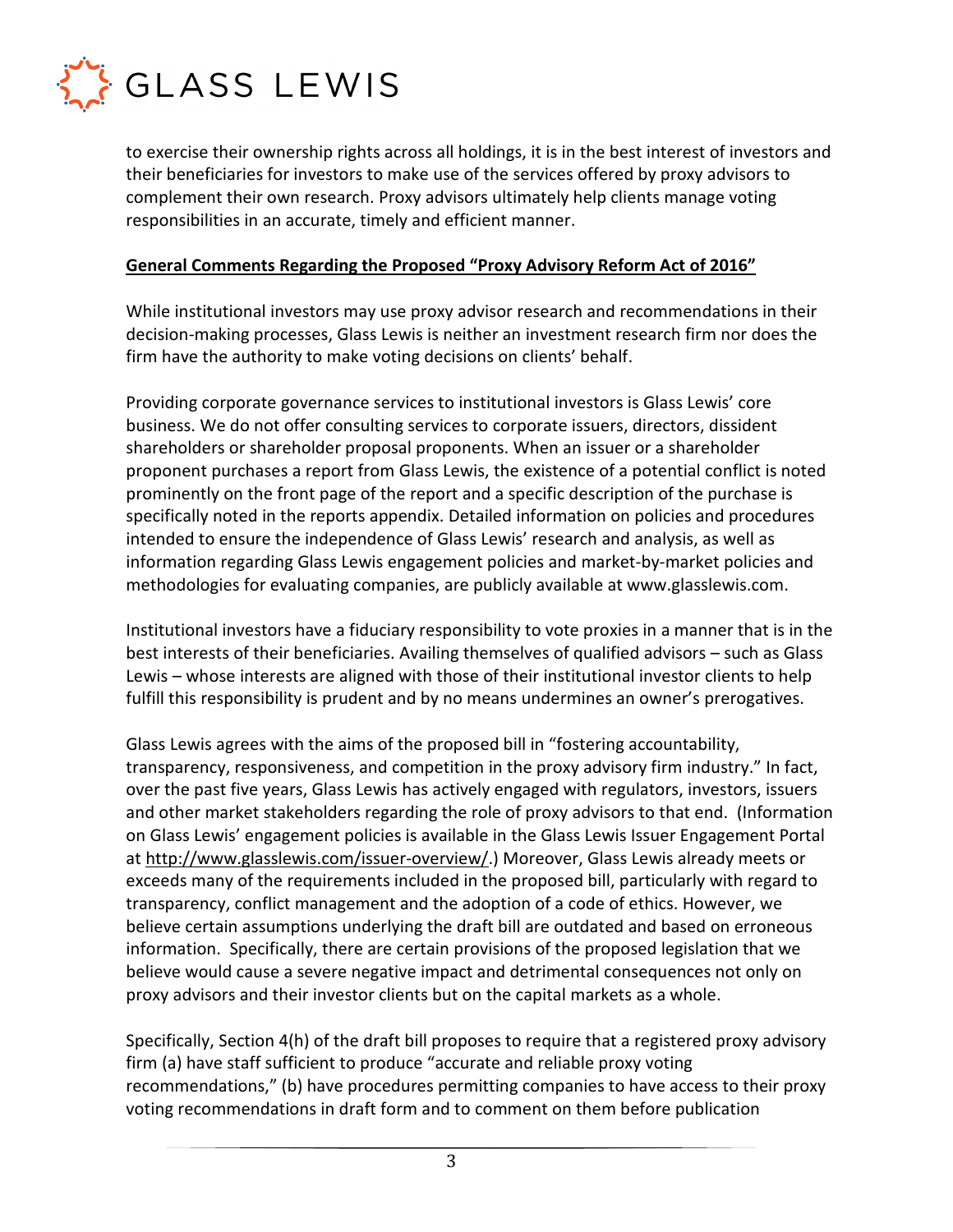

"including an opportunity to present details to the person(s) responsible for developing the recommendation in person or telephonically", (c) employ an ombudsman to receive complaints about "the accuracy of voting recommendations" from the issuers that are the subjects of the recommendations, and (d) "resolve those complaints in a timely fashion and in any event prior to voting on the matter to which the recommendation relates."

Glass Lewis is very concerned that the effect of these provisions, particularly the requirements to disclose our analysis and recommendations to issuers before publication and to meet with issuers about our recommendations, will infringe upon the firm's ability to independently analyze the issues and to make unbiased voting recommendations to clients.

But, most importantly, we believe this type of dialogue would exacerbate the lingering misconception that companies should be primarily concerned with the views of proxy advisors rather than those of their shareholders. It would also create the perception that proxy advisors are standard setters, or even quasi-regulators, empowered by their clients to negotiate changes to companies' governance or compensation strategies.

Investors take their fiduciary responsibility to vote shares, engage with companies and operate as good stewards very seriously and placing proxy advisors in between companies and investors in this regard inhibits direct engagement. Investor protection will be better served by preserving and enhancing the independence of proxy voting advisors from undue influences.

Glass Lewis does not see the basis for requiring proxy voting advisors to take these steps. We base our analysis and recommendations about proxy votes strictly on information that is publicly available, whether filed by issuers with the SEC or made available publicly on the issuers' websites or in other widely available publications. There is no justification for requiring Glass Lewis to, in effect, rely on information provided in such private meetings that may not be public or broadly accessible to shareholders in analyzing the matters on which shareholders are asked to vote.

Glass Lewis strongly believes its analysis, research and recommendations should be based on publicly available information and encourages companies to provide comprehensive and clear disclosure about the relevant issues for consideration by shareholders. For this reason, Glass Lewis often engages in discussions with companies outside the proxy season, but generally does not engage in discussions with companies during the proxy solicitation period unless we decide to conduct a Proxy Talk conference call with the company, which we record for access by our clients. However, we will speak or meet with companies during the solicitation period, if necessary, to discuss purported factual errors or omissions in our reports.

Public companies holding a meeting of shareholders have the opportunity, under the proxy rules, to provide all of the information necessary for shareholders to make an informed voting decision and to make statements in support of management's recommendations and against initiatives that management opposes. These materials are always available to Glass Lewis'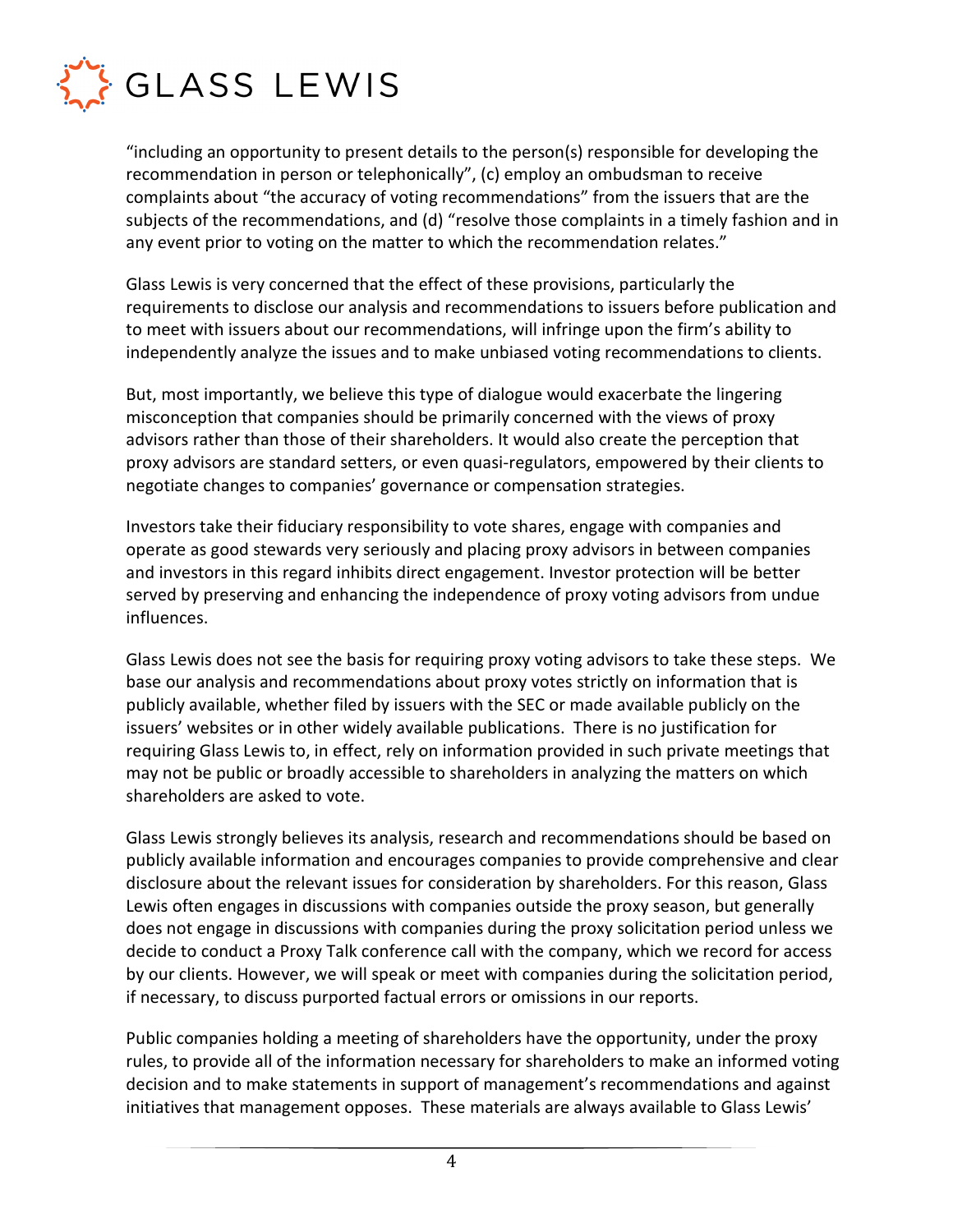

clients, no matter whether Glass Lewis recommends voting for or against management's recommendations. However, Glass Lewis is not able to make representations regarding the accuracy or reliability of data and information used to develop its services, as the vast majority of the data and information is sourced from public disclosures. It is not Glass Lewis' responsibility to ensure the accuracy of the information contained in public companies' disclosure.

Requiring proxy voting advisors to accept pre-publication comments and to meet with issuers before publishing their proxy voting analyses and recommendations presents a very real risk of conflict of interest that may detract from the independence with which proxy voting advisors are expected to conduct themselves. We note that FINRA has adopted rules addressing analogous conflicts of interest arising from the publication of research reports by research analysts associated with broker-dealer firms. FINRA Rule 2241 requires brokerdealer firms to adopt written policies and procedures "reasonably designed to promote objective and reliable research that reflects the truly held opinions of research analysts and to prevent the use of research reports or research analysts to manipulate or condition the market or favor the interests of the member or a current or prospective customer or class of customers."

Among other things, these procedures are required to insulate the research analysts and their reports from influence by the firm's investment banking interests, including by prohibiting prepublication review, clearance or approval by any persons not directly responsible for the preparation, content and distribution of the research reports (other than legal and compliance personnel). FINRA permits, but does not require, prepublication review of a research report by a company that is a subject of the report solely for purposes of fact verification, subject to several conditions. Among other things, a member must exclude the research summary, research rating or price target from any such prepublication review, and the research department must obtain legal and compliance authorization if it wishes to make any change to the proposed rating or price target.

Furthermore, requiring by law that proxy voting advisors include input from the subject companies into their analysis of proxy voting issues or recommendations raises serious Constitutional issues relating to freedom of speech under the First Amendment. Glass Lewis strongly opposes any effort to force it to deviate from its independent approach to proxy analysis based on publicly available sources of information. While we recognize that freedom of speech is not absolute, there already exist laws that adequately protect issuers from slander or other forms of harmful speech. Enacting the provisions of Section 4(h) of the draft bill is not necessary to protect issuers from such speech.

The requirements of Section 4(h) also are impractical, considering the realities of proxy voting given that about two-thirds of US companies hold their annual meetings around the same time, i.e. between March and June. Glass Lewis normally publishes its reports on annual general meetings at U.S. companies about three weeks prior to the meeting date. When there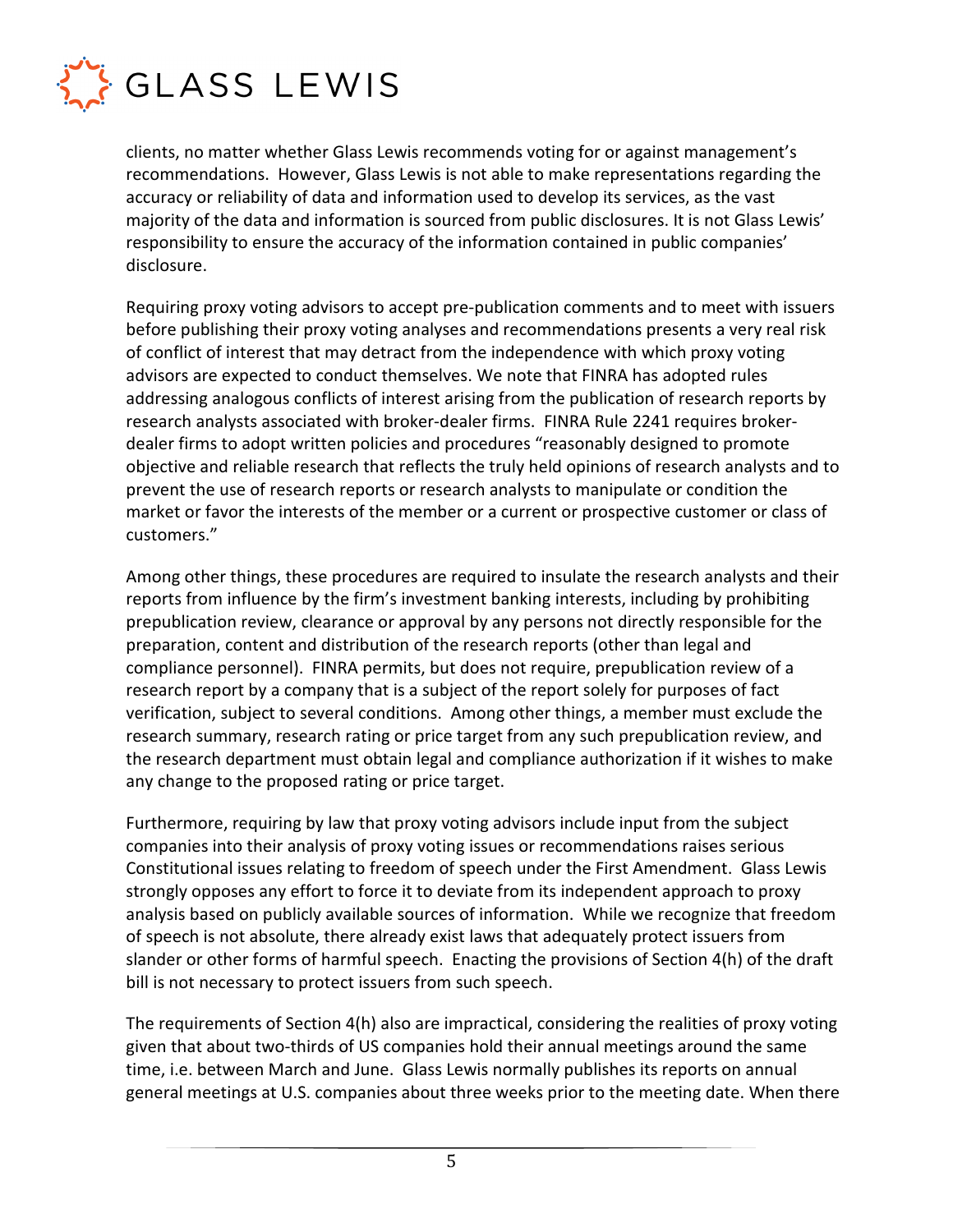

is a proxy contest, where the situation is more fluid due to potential negotiations and additional filings by both parties, Glass Lewis often publishes its reports closer to the meeting date as it attempts to balance the need to give clients sufficient time to review and digest our analysis with the need to ensure that clients have the complete, up-to-date analysis to support their informed decision-making.

Requiring that all of these steps be taken before voting ignores the fact that Glass Lewis does not decide for clients how or when to vote their shares. Glass Lewis must complete its analysis and recommendations and disseminate them to clients within compressed time frames in order to afford clients sufficient time to consider the information, together with other sources of information they use, and decide for themselves how to vote by the applicable voting deadline. Furthermore, we note that many of our customers are themselves fiduciaries charged with making voting decisions on behalf of their own clients and thus cannot risk missing a voting deadline due to an untimely report.

Moreover, there simply is not enough time from the date a company issues its proxy solicitation materials until the meeting date for proxy voting advisors to prepare their analyses and recommendations, provide access to draft recommendations with an opportunity to comment on them, and also make their employees available to all issuers covered by their recommendations before voting occurs. Glass Lewis provides proxy voting analysis and voting recommendations on 18,000+ companies and 200,000+ voting items every year. If the law were to require Glass Lewis to accept comments on drafts, meet with all issuers, and resolve issuer complaints about the recommendations before publishing its analyses and recommendations to clients, there will inevitably be delays in publication that will interfere with Glass Lewis' ability provide clients sufficient time to consider this information before casting their votes. These sorts of delays would be detrimental to Glass Lewis' business, as it will affect client satisfaction and its ability to fulfill its contractual responsibilities to clients.

Finally, Glass Lewis considers its proxy analysis and voting recommendations to be valuable intellectual property; it charges a fee to clients and issuers wishing to obtain its reports. Glass Lewis believes that forcing it to give away for free its intellectual property, by furnishing all of its analyses and recommendations to issuers prior to publication, would be unprecedented in the area of financial research and would present a risk to the viability of its business.

### **Inaccuracies of the Proposed Bill**

• *While the bill implies that investors "blindly follow" proxy advisors, vote outcomes prove institutional investors make their own voting decisions.* 

Since the issuance of the SEC concept release on the proxy system, much of the debate regarding proxy advisors has centered on the perceived influence of their voting advice, based on the belief that institutional investors overly rely on proxy advisor recommendations.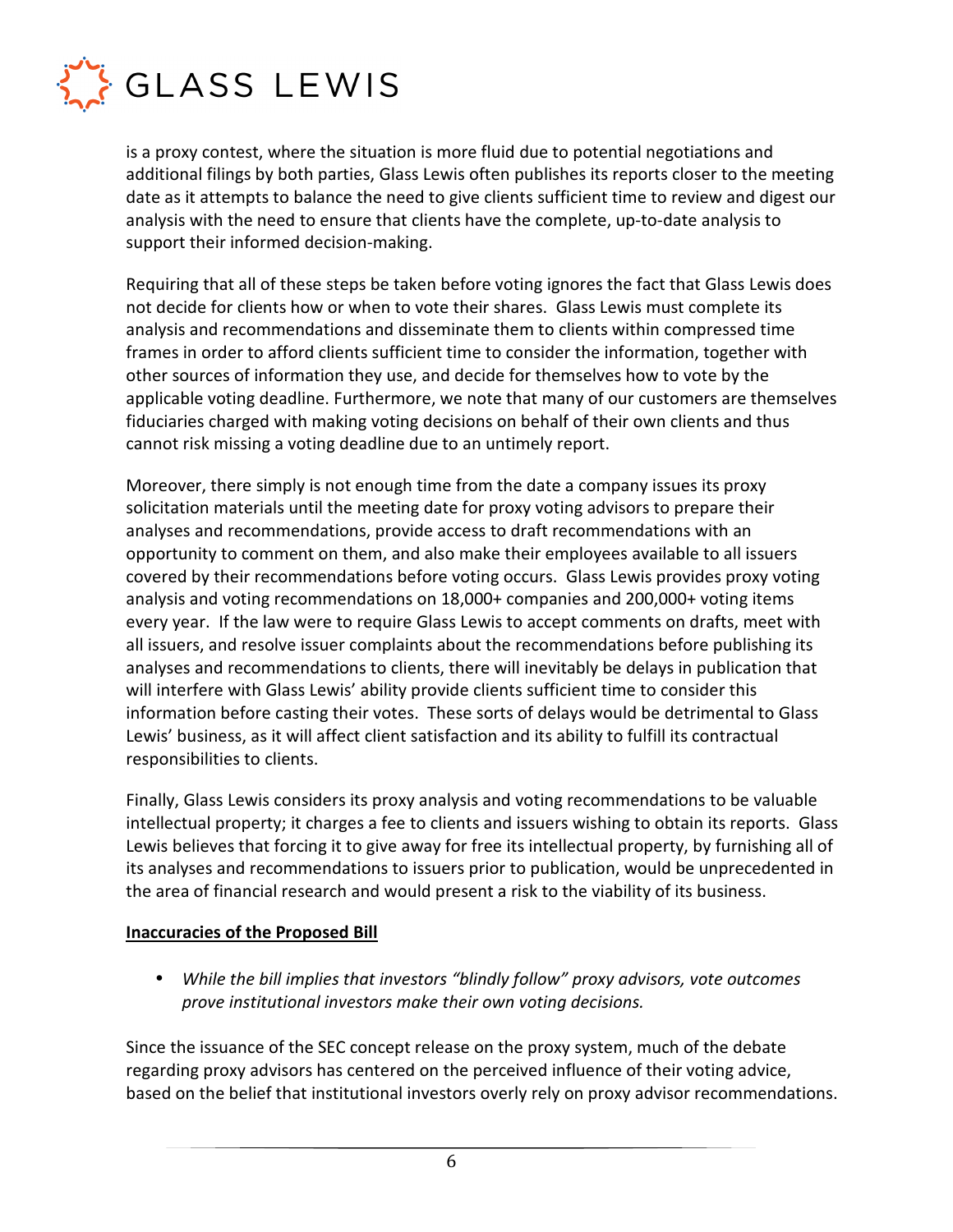

 $\overline{a}$ 

Proxy advisors help investors execute their fiduciary responsibilities with respect to proxy voting but have no authority to make voting decisions. The majority of Glass Lewis' clients, like the vast majority of the world's largest pension funds and asset managers, vote according to their own custom voting policies. The vote decisions derived by implementing those policies may or may not correspond with Glass Lewis recommendations. When they do correspond, it may be for different reasons. Whether investors elect to follow a proxy advisor's recommendations or derive vote decisions based on their own policy, investors retain the right and ability to oversee the process and vote differently than their policy indicates – which they do quite frequently.

Concerns about overreliance on proxy advisor's advice by some investors are not supported by any evidence and are belied by actual vote results: While Glass Lewis recommended against between 13%-17% of advisory compensation votes since the adoption of the rule in 2010, only about 2% of such proposals are defeated each year. Further, while some investors may have more inclined to be guided or follow their proxy advisor's recommendations in the past, there has been a clear trend toward more customization of voting decisions. In any event, no proxy advisor can control (or in many cases has any knowledge) whether a client is following the recommendation, voting the same way for different reasons or is voting differently than the recommendation.

According to the 2012 study by Tapestry Networks and the IRRC Institute, proxy advisor guidelines and recommendations are used by investors in different ways. Most respondents to the study said they employ custom policies and may use Glass Lewis recommendations as "a point of reference."<sup>1</sup> While some clients may generally or even consistently vote according to the Glass Lewis policy, they regularly review and occasionally override Glass Lewis recommendations. Further, custom policy clients – who represent the majority of Glass Lewis' clients and control a supermajority of clients' assets by dollar value – regularly override the recommendations triggered by their custom policies, as their guidelines are designed to allow for review of many issues on a case-by-case basis. The overrides vary in frequency depending on the client and its approach to the relevant issue.

In the last twelve months (from May 1, 2015 through April 30, 2016), 9.6% of shares voted by clients who generally follow the Glass Lewis policy elected to override the Glass Lewis recommendations on proposals related to political contributions. Nearly 50% of shares of clients voting according to custom policies on this issue overrode their custom recommendations or opted to vote on this issue on a case-by-case basis. In the case of proposals calling for the separation of Chairman and CEO at US companies, 14.9% of shares voted by clients who generally follow the Glass Lewis policy elected to override the Glass Lewis recommendation. Twenty-one percent of shares of clients that vote according to a

 $1$  Voting Decisions at US Mutual Funds: How Investors Really Use Proxy Advisers, Tapestry Networks and IRRC Institute, Robyn Bew and Richard Fields (June 2012)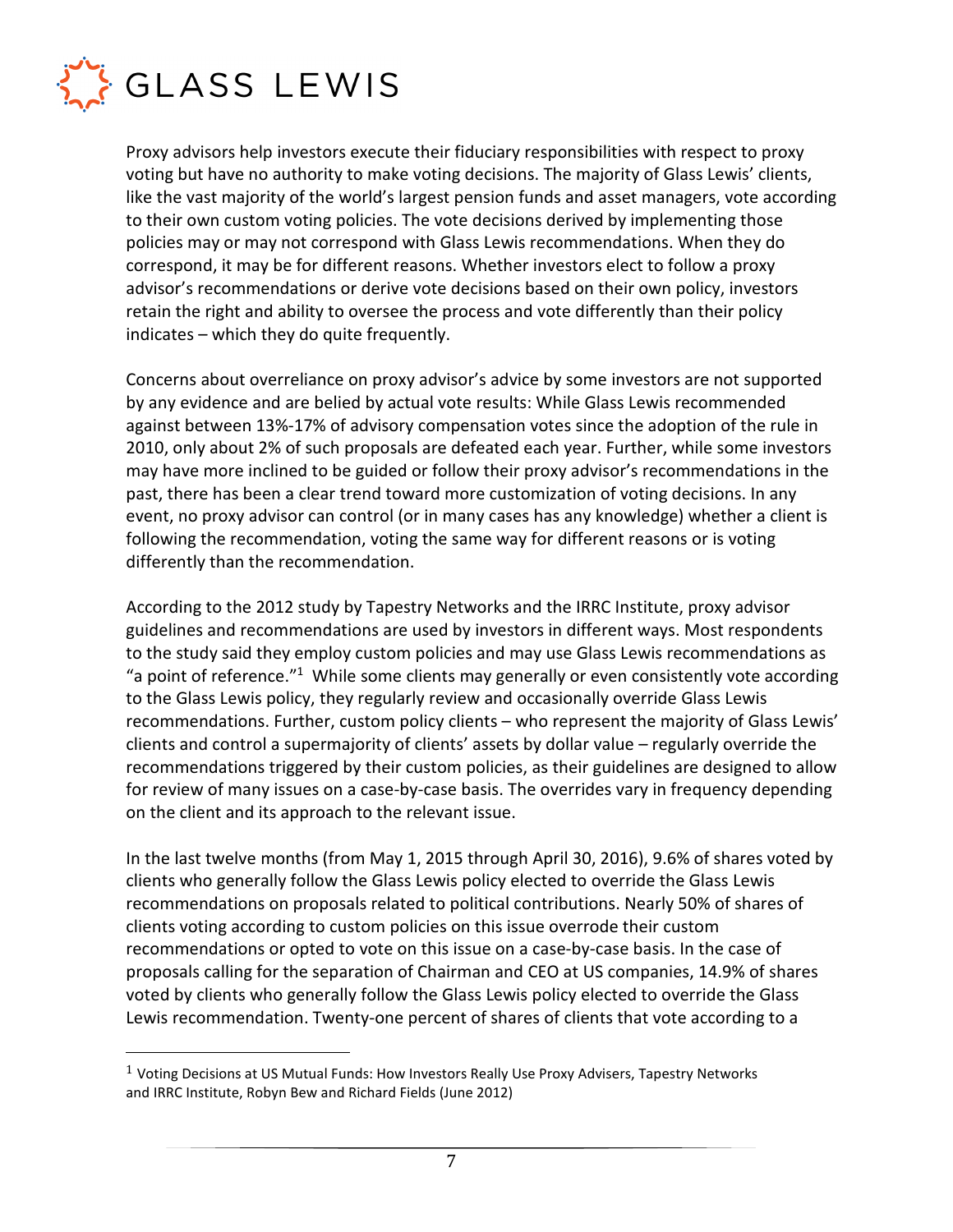

custom policy on this issue overrode their custom recommendations or opted to review and vote on a case-by-case basis.

With regard to the only proposal (the initial compensation vote frequency) specifically raised in the draft bill about the proxy advisor's recommendations having "frustrated congressional intent," the Glass Lewis policy to generally favor annual votes was driven to a large extent through input from investor clients. Therefore, the Glass Lewis policy was a result of investors' preference not the other way around. Further, it is misleading to note that shareholders were "deprived" of the opportunity to decide on the frequency votes since they were indeed given that opportunity and decided, based on their own policies, to favor annual votes. Any commonality between the voting policies of Glass Lewis (or other proxy advisors) and clients' voting policies is generally due to the shared preference for greater shareholder rights including more frequent shareholder input on executive compensation decisions.

The minority of investors that choose to follow the voting recommendations of a proxy advisor do so based on their own decision, after due consideration of the proxy advisor. Investors select an advisor based on a thorough review of the advisor's policy, methodologies, research samples, conflict management policies and procedures, as well as an assessment of the experience and qualifications of the advisor's management and analysts. In all instances, investors retain the right to review and override Glass Lewis recommendations – which they regularly exercise. The right to control the final vote decision rests with the client, not the proxy advisor. In any case, shareholders will again have the opportunity to vote for their preferred frequency since Dodd-Frank requires companies to offer shareholders such a vote at least every six years. (The next vote on this issue at most companies will be in 2017.)

Those raising concerns about the influence of proxy advisors also point to the timing of voting by investors relative to when proxy advisors issue recommendations or corrections as evidence of the purported influence. However, this reflects a lack of understanding of the custom policy implementation processes at proxy advisors; Glass Lewis' clients receive their custom vote recommendations only after Glass Lewis publishes its report. Therefore, at the same time that Glass Lewis publishes its own research, Glass Lewis also implements clients' custom recommendations, prompting the clients to review and, if necessary based on the clients' instructions, execute their votes. Also, depending on clients' vote instructions regarding when to submit their votes and/or how close to meeting date a correction is made to the analysis on which client votes are based, any re-voting based on both custom and Glass Lewis policies will happen nearly instantly – as soon as any changes to the research or analysis are published.

Any research that purports to draw conclusions about the impact of proxy advisor recommendations on the vote outcome – based on what information regarding investors' voting decisions is publicly available and the assessment of the timing of votes relative to when proxy advisors publish their reports – is an exercise in conjecture. Only mutual funds are required to disclose their voting activity, on Form N-PX, but they do not disclose the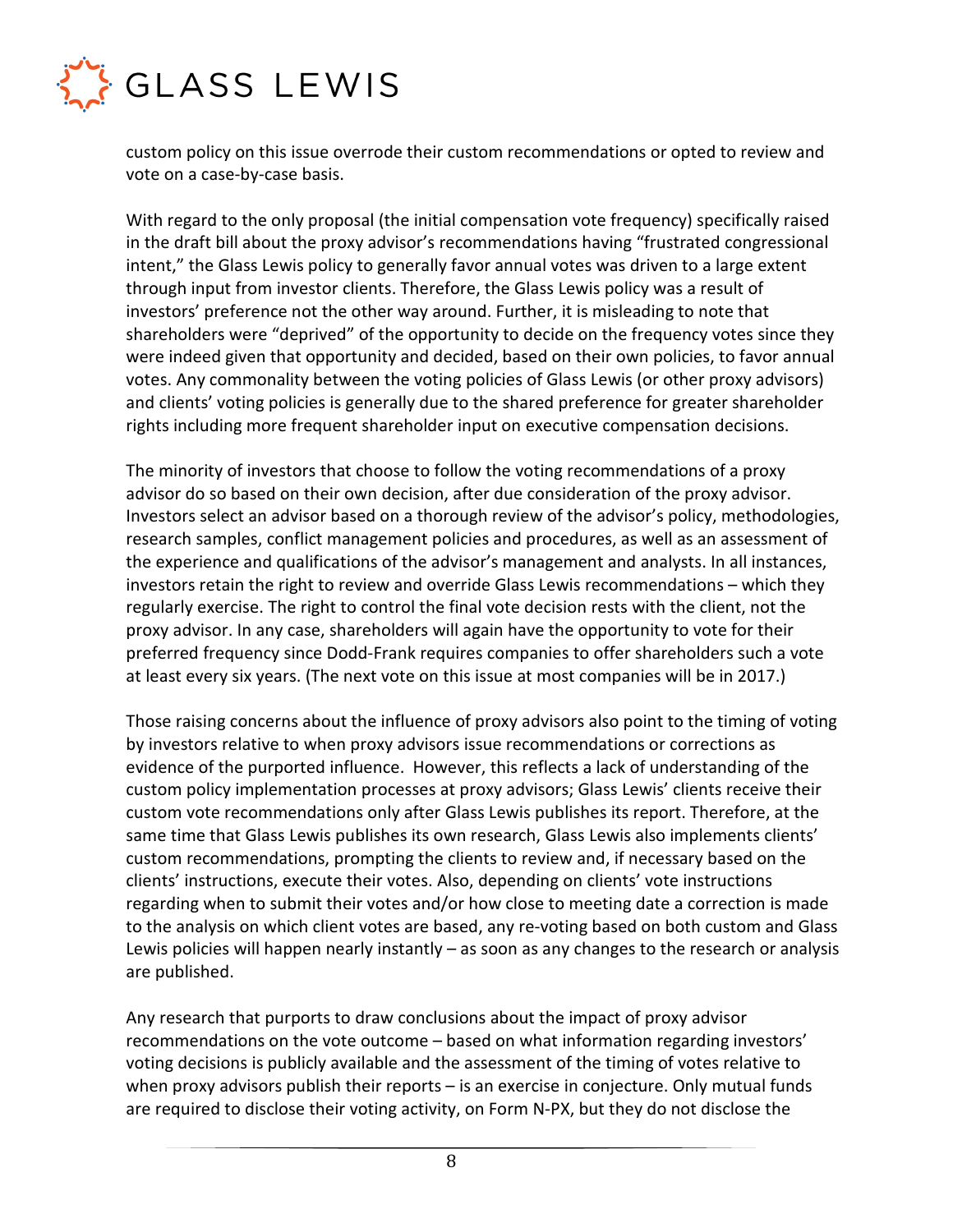

rationale for individual voting decisions. In addition, while certain public pensions voluntarily provide similar voting disclosure, only a subset of those provide proposal by proposal vote rationales.

• *While the bill posits that prior review by the subject company would improve the accuracy and quality of proxy advisor analysis, prior review would – in fact – create the risk of additional conflicts and selective exposure to non-public information, as well as compromise investors' best interest.* 

Glass Lewis agrees with the proposed bill's intention to ensure proxy advisors provide accurate information to clients. However, as explained in great detail above, we believe that providing previews of the full reports including recommendations and engaging in meetings with companies regarding our analysis would open Glass Lewis up to being lobbied by companies during this "consultation" process since companies could use this communication opportunity to push for a change in policy or a specific recommendation against management.

However, issuers can submit queries and notifications of subsequent filings and additional information, as well as what they perceive to be errors, via the Issuer Engagement Portal. When Glass Lewis is notified of a purported error, we immediately review the report and, if there is a reasonable likelihood the report will require revising, the report is removed from its published status so no additional clients can access it. Often what a corporation indicates is an error is ultimately a difference in interpretation or opinion regarding a certain issue and, therefore, requires no correction. For the last 12 months ending April 30, 2016, material errors in Glass Lewis' research (brought to our attention by the company, its advisors or through subsequent disclosure) that resulted in a change to the Glass Lewis recommendation represented one-tenth of 1% of the items up for vote at US companies analyzed by Glass Lewis. (In each of the circumstances where an error resulted in a change to the Glass Lewis recommendation, we were able to publish the change and notify clients with enough time to evaluate the revised report prior to the vote cutoff.)

In addition to the foregoing, because we recognize the benefits to clients from ensuring the highest level of report accuracy prior to receiving reports, Glass Lewis has developed a program to allow public companies the opportunity to review the data to be used by analysts in drafting reports prior to Glass Lewis publishing the report to investor clients. Issuers review the accuracy of data, via their Issuer Data Report ("IDR"), and have the opportunity to respond, and then Glass Lewis reviews each response and makes any necessary corrections. In 2016, Glass Lewis has provided 500 US companies of varying sizes with their IDR, double the number in 2015. Glass Lewis will continue to expand it to all companies we cover, irrespective of size in coming years. For more information on Glass Lewis' Corporate Engagement Policy, go to: http://www.glasslewis.com/for-issuers/glass-lewiscorporateengagement-policy/.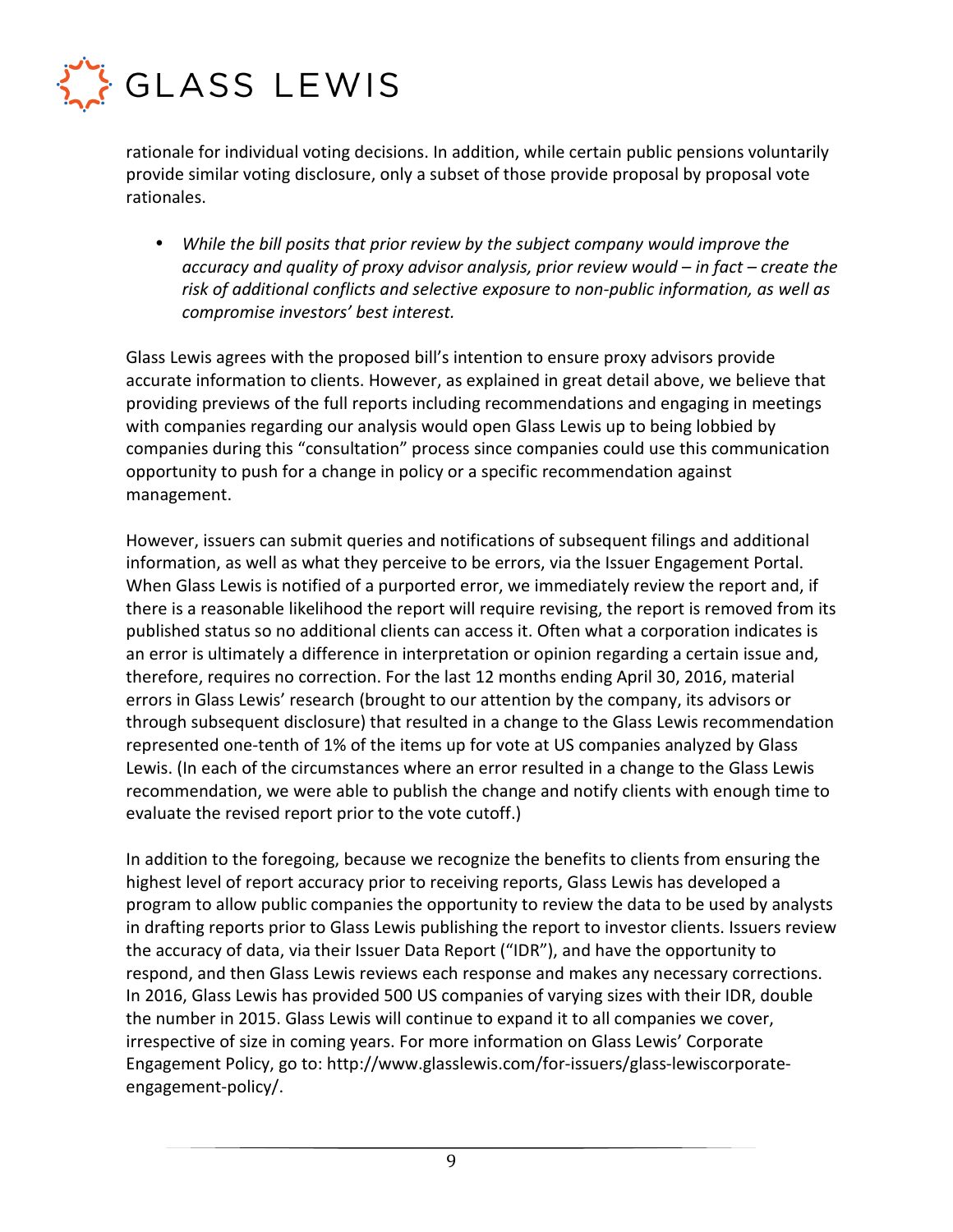

From a practical perspective, given the often tight timeframe between the issuance of the proxy statement and the vote deadline, any delay in the distribution of reports to investors would further limit the time available for them to review the analysis, discuss in internal meetings (many clients maintain proxy committees), engage with companies and make fully informed voting decisions.

When Glass Lewis analysts require clarification on a particular issue, they will reach out to companies but otherwise generally refrain from meeting privately with companies during the solicitation period, which begins when the proxy statement is released. Glass Lewis also hosts "Proxy Talk" conference calls throughout the year to discuss a meeting, proposal or issue in depth; these calls are open to the public. For example, in April of 2016, Glass Lewis hosted a Proxy Talk to discuss certain environmental shareholder proposals submitted at several US companies.

Outside the proxy solicitation period, Glass Lewis welcomes the opportunity to engage with companies; in 2015, Glass Lewis analysts participated in nearly 1,000 company engagements. Information learned in such engagements is memorialized by the analyst for reference during the report drafting process.

• *While the bill suggests that the integrity of proxy advisors should be measured by its financial condition and through the unprecedented requirement to disclose confidential client information, this is an arbitrary measure that would place a significant barrier to entry on the proxy advisory industry and would compromise the confidentiality of investors.* 

Requiring disclosure of a proxy advisor's financials is, like the requirement for prior disclosure of research, unprecedented and not in investor clients' best interests. Such information is confidential, disclosure of which could put proxy advisors, particularly newer, smaller firms, at a competitive disadvantage. Finally, such information is not pertinent for clients to evaluate the quality of a proxy advisor's research; nor have they asked for it to be so reported.

In the case of Glass Lewis, our firm enjoys stable ownership and strong financial backing as a portfolio company of OTPP and AIMCo, pension plans based in Canada with US \$132 billion and US \$69.8 billion assets under management, respectively. OTPP has owned Glass Lewis since 2007 and AIMCo invested in 20% of the firm in 2013. These stable, supportive owners have contributed to the success of Glass Lewis including the ability to attract and retain experienced and dedicated analysts and managers, as well as to ensure high quality and accurate research. Nevertheless, expecting the Commission to be able to gauge with any degree of accuracy whether Glass Lewis or any proxy advisor has "adequate financial and managerial resources to consistently produce proxy advisory services with accuracy and integrity" is problematic at best. Such a requirement would subject proxy advisors' license to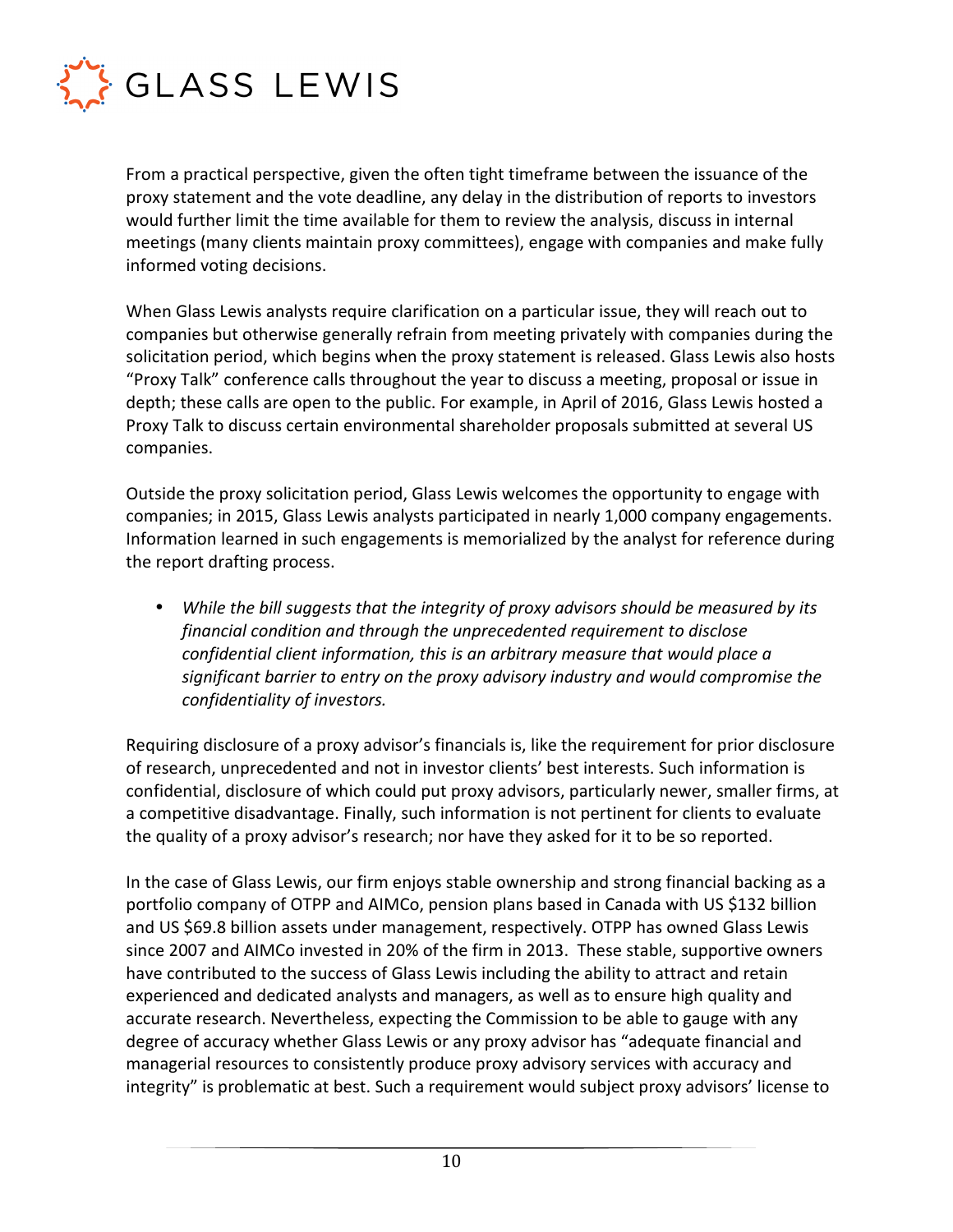

operate to the Commission's subjective judgments based on undefinable standards, potentially leading to arbitrary and inconsistent decisions based solely on the opinion, however well-founded and well-intentioned, of the SEC staff. We believe a market-based approach is the only way to judge research quality, since the ultimate arbiter of the quality of any research is the end user, i.e. the institutional clients that engage the services of the research provider. Users are free to choose among the various proxy research providers, and hire or fire them as they see fit.

### **Glass Lewis Has Already Implemented Key Elements of the Bill**

• *Transparency in the Research Process: Glass Lewis publicly discloses its guidelines and methodologies.* 

Glass Lewis believes in being forthcoming with policies and procedures for analyzing companies on behalf of its clients. Therefore, the firm publicly discloses significant information about its research policies and approach, including our full US guidelines, as well as the voting guidelines for other major countries. The disclosure describes Glass Lewis' caseby-case approach to analyzing issues submitted for shareholder vote at company shareholder meetings and notes the firm's belief that each company should be evaluated based on its own unique facts and circumstances, including performance, size, maturity, governance structure, responsiveness to shareholders, domicile and stock exchange listing.

In addition, Glass Lewis' public Statement of Compliance with the Best Practice Principles for Providers of Shareholder Voting Research & Analysis contains substantially more information about the Glass Lewis research approach and methods including statistics on voting recommendations in conflicted situations including when a client is a shareholder proponent. The publicly available Statement of Compliance also outlines how Glass Lewis develops its proxy voting policies.

Glass Lewis' guidelines can be accessed via the Glass Lewis Issuer Engagement Portal at http://www.glasslewis.com/issuer/guidelines/.

• *Organizational Structure: Glass Lewis operates as a company independent from its owners***.** 

While it is unclear what level of detail would be required under the draft bill regarding disclosure of its organizational structure, Glass Lewis currently provides on its public website significant information about its owners, leadership, senior analysts, office locations, services, subsidiaries and Research Advisory Council.

Glass Lewis is a portfolio company of the Ontario Teachers' Pension Plan Board ("OTPP") and Alberta Investment Management Corp. ("AIMCo"). Glass Lewis operates as an independent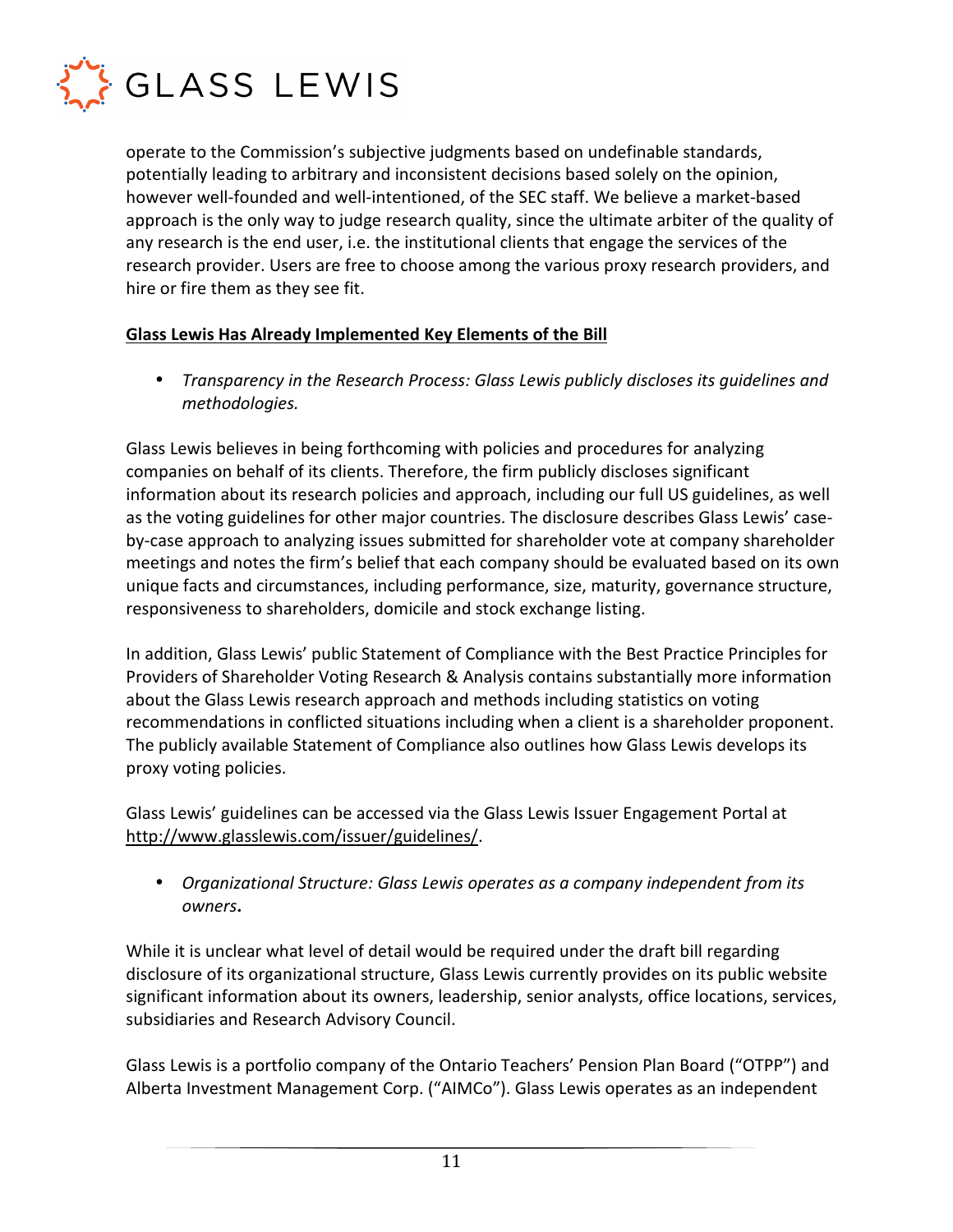

company separate from OTPP and AIMCo. Neither OTPP nor AIMCO is involved in the day-today management of Glass Lewis' business. Moreover, Glass Lewis excludes OTPP and AIMCo from any involvement in the formulation and implementation of its proxy voting policies and guidelines, and in the determination of voting recommendations for specific shareholder meetings.

• *Code of Ethics: Glass Lewis has a detailed code of ethics.* 

Glass Lewis maintains a robust code of ethics which addresses personnel conflicts, confidential treatment of client information, insider trading, among many other topics. All Glass Lewis employees and agents, worldwide, must annually review and affirm their commitment to the Glass Lewis Code of Ethics, as well as update Glass Lewis with information on (i) any reportable outside activities (e.g. other employment, involvement in investment clubs, etc.) or any other activities related to the securities industry or the business of Glass Lewis, and (ii) any ownership interest greater than 5% or any position (e.g. director, officer, or executive) the employee or agent, or any of his or her relatives, holds in a publicly traded company. Glass Lewis' Compliance Committee regularly reviews the Code of Ethics and incorporates any revisions required by applicable laws, rules and regulations. In addition, the Vice President and General Counsel, who serves as the firm's Chief Compliance Officer, monitors the disclosure of personal trading accounts, the pre-approval trading process, and all employees' and agents' quarterly personal trading reporting.

• *Conflict Management and Disclosure: Glass Lewis specifically and prominently discloses conflicts of all types in each report and its conflict policy is publicly available.* 

Glass Lewis complies with the proposed bill's provisions regarding conflict management, disclosure and oversight. Glass Lewis eliminates, reduces and discloses – proactively, explicitly and comprehensively – potential conflicts, to the greatest extent possible. The firm has a robust, publicly-disclosed conflicts policy that governs the disclosure and treatment of the firm's various types of potential conflicts including those arising from the firm's ownership structure, business partnerships, client-submitted shareholder proposals, employee and outside advisors' relationships and when an investment manager client is a public company or a division of a public company. For example, Glass Lewis specifically and prominently disclosed the potential conflict related to Glass Lewis' ownership by OTPP in its analysis of the 2012 Canadian Pacific Railway shareholder meeting.

Glass Lewis' Compliance Committee meets quarterly and is comprised of the CEO, COO, Chief Policy Officer and the Vice President and General Counsel, the latter of whom oversees the firm's conflict management, avoidance and disclosure procedures with support from Glass Lewis' Operations Department.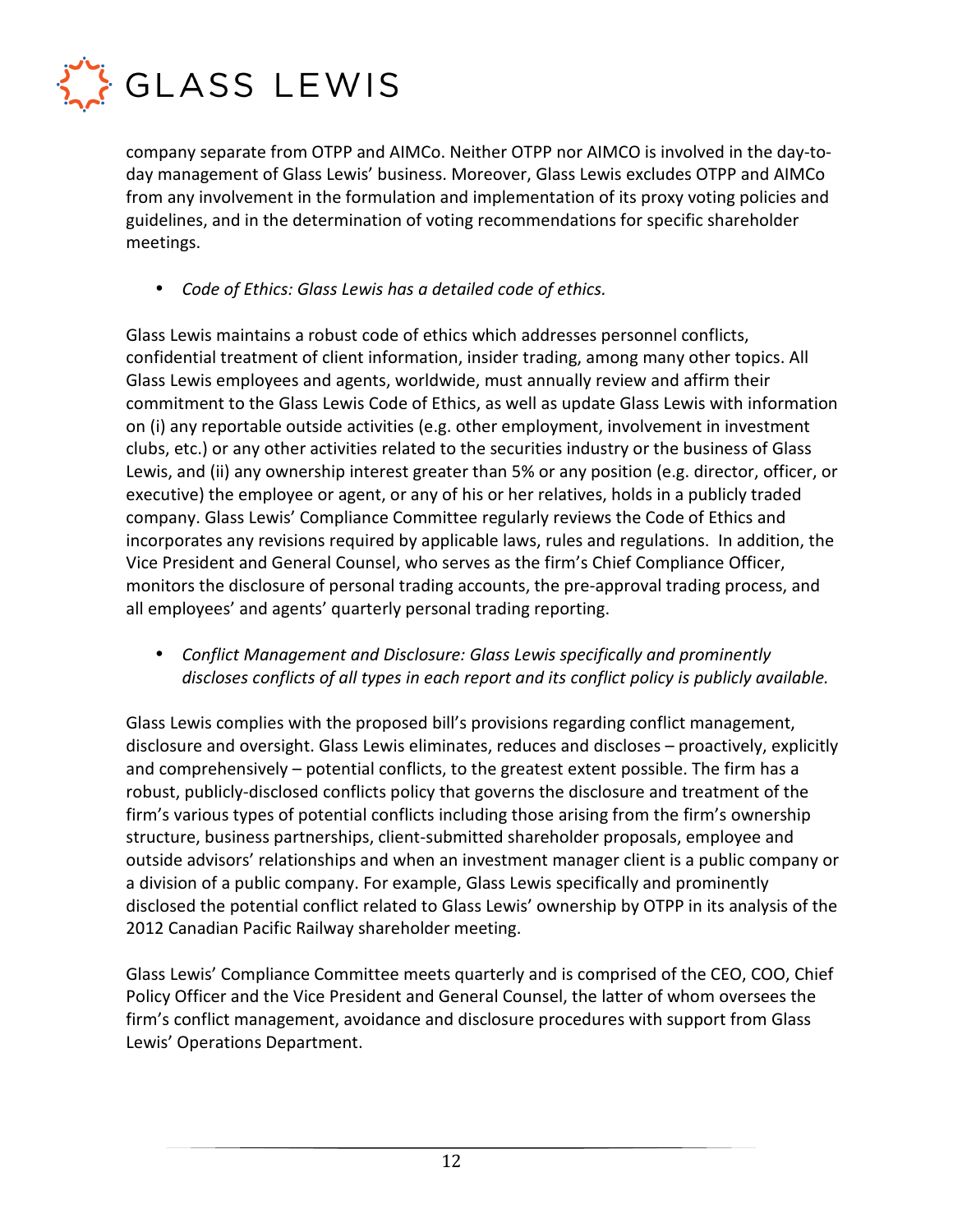

As detailed on the company website (http://www.glasslewis.com/about-glasslewis/disclosure-of-conflict/), Glass Lewis has a formal Conflict of Interest Statement, Conflict Management Procedures, Code of Ethics and several additional safeguards in place to mitigate potential conflicts.

Glass Lewis does not provide consulting services to public companies or directors, nor do we provide consulting to shareholders regarding how to gain support from other shareholders for their proposals or dissident nominees in a proxy contest.

# **"There Is No Current Market Failure Related to Proxy Advisors Interaction With Investors and Issuers … Which Would Require Regulatory Intervention." (ESMA, 2013)**

In 2012, the European Securities and Markets Authority ("ESMA") conducted a comprehensive review of the proxy advisory industry. In 2013, ESMA published its final report containing the analysis of the results of the study, in which it stated that it did not see a need for binding regulation. Further, ESMA said the "appropriate approach" was for the industry to develop a code of conduct, to be applied on a comply-or-explain basis, that would address two areas of concern raised in the public consultation: 1) identifying, disclosing and managing conflicts of interest and 2) fostering transparency to ensure the accuracy and reliability of the advice.

Glass Lewis, ISS and the leading providers in the UK (Manifest and PIRC), France (Proxinvest) and IVOX (a Germany-based firm that was acquired by Glass Lewis in 2015) formed the Best Practice Principles group to develop a code of conduct ("Principles") for the industry, which the signatories to the Principles said they would apply globally. Similar to the practice for nearly all industries, the participants in the industry, i.e. the proxy advisors, took the lead in drafting the Principles to which they would be subject but in consideration of input from ESMA and other stakeholders, including numerous issuer respondents to the consultation from both Europe and North America.

Following a global, public consultation regarding the proposed Principles, the final Principles were officially launched in March 2014. Since then, Glass Lewis and the other charter signatories to the Principles have each published their Statements of Compliance, featuring detailed information on how the organizations comply with the Principles and all the related Guidance. Glass Lewis applies the code to its activities globally, including in the United States.

## **Views on Regulation of Proxy Advisors**

While Glass Lewis supports effective regulatory oversight of proxy advisors, we believe such oversight should be implemented in a manner that reflects current market practice, i.e. recognizing that institutional investors make their own voting decisions and do not merely follow the voting recommendation of a proxy advisors. In addition, the proposed regulatory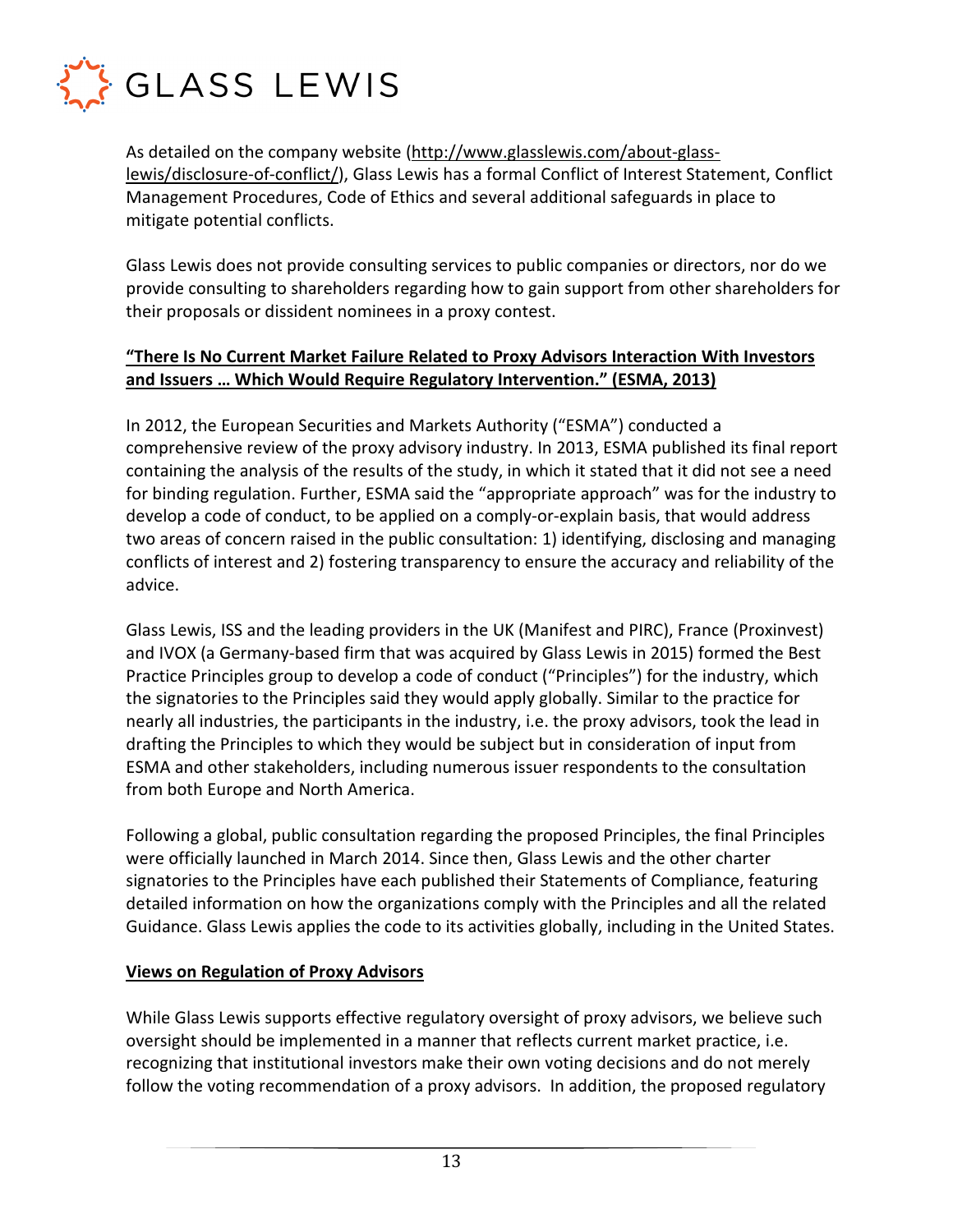

framework is duplicative of initiatives that are already in place to protect investors, including the Best Practice Principles developed under the oversight of ESMA discussed above.

Following a public consultation similar to ESMA's, the Canadian Securities Administrators ("CSA") issued its findings regarding the proxy advisory industry. The CSA report contained an assessment of the potential regulatory frameworks considered in their release and determined that (i) proxy advisors should not be required to register as "advisers;" (ii) the work of proxy advisors does not amount to "soliciting" proxies; and (iii) proxy advisors should not be regulated under the framework contemplated for credit rating agencies. While Glass Lewis recognizes that different laws and regulations apply in Canada than in the United States, we believe given the substantial similarities in regulatory approach of the two jurisdictions, the CSA's findings bear consideration.

Glass Lewis believes that any binding or quasi-binding regulation of proxy advisors would be inappropriate and potentially harmful. The reasons for this view include:

• *Investors are fiduciaries that already hold their advisors accountable for the quality and accuracy of the services they provide. The market does work.* 

Institutional investors have a fiduciary responsibility to vote proxies in a manner that is in the best interests of their beneficiaries. It has been Glass Lewis' experience – as a provider of research, proxy voting and other governance services to over one thousand investors across the globe – that investors take this responsibility very seriously.

Institutional investors hold proxy advisors accountable for providing objective, accurate and high-quality research services that are developed and delivered in accordance with client instructions. In addition, proxy advisors must meet the requirements set forth by their clients for managing and disclosing conflicts of interest.

If an advisor fails to meet the standards and requirements set forth by the client, that client has the option to select another provider.

• *Proxy advisors are just one participant in a large voting chain, which includes issuers, ballot distributors, custodians, sub-custodians and registrars, among others.* 

Research development by proxy advisors is dependent on the activities of several members of the voting chain. It would be inappropriate and potentially harmful to investors if any regulator were to mandate quasi-binding or binding instruments without mandating related instruments for other participants in the chain.